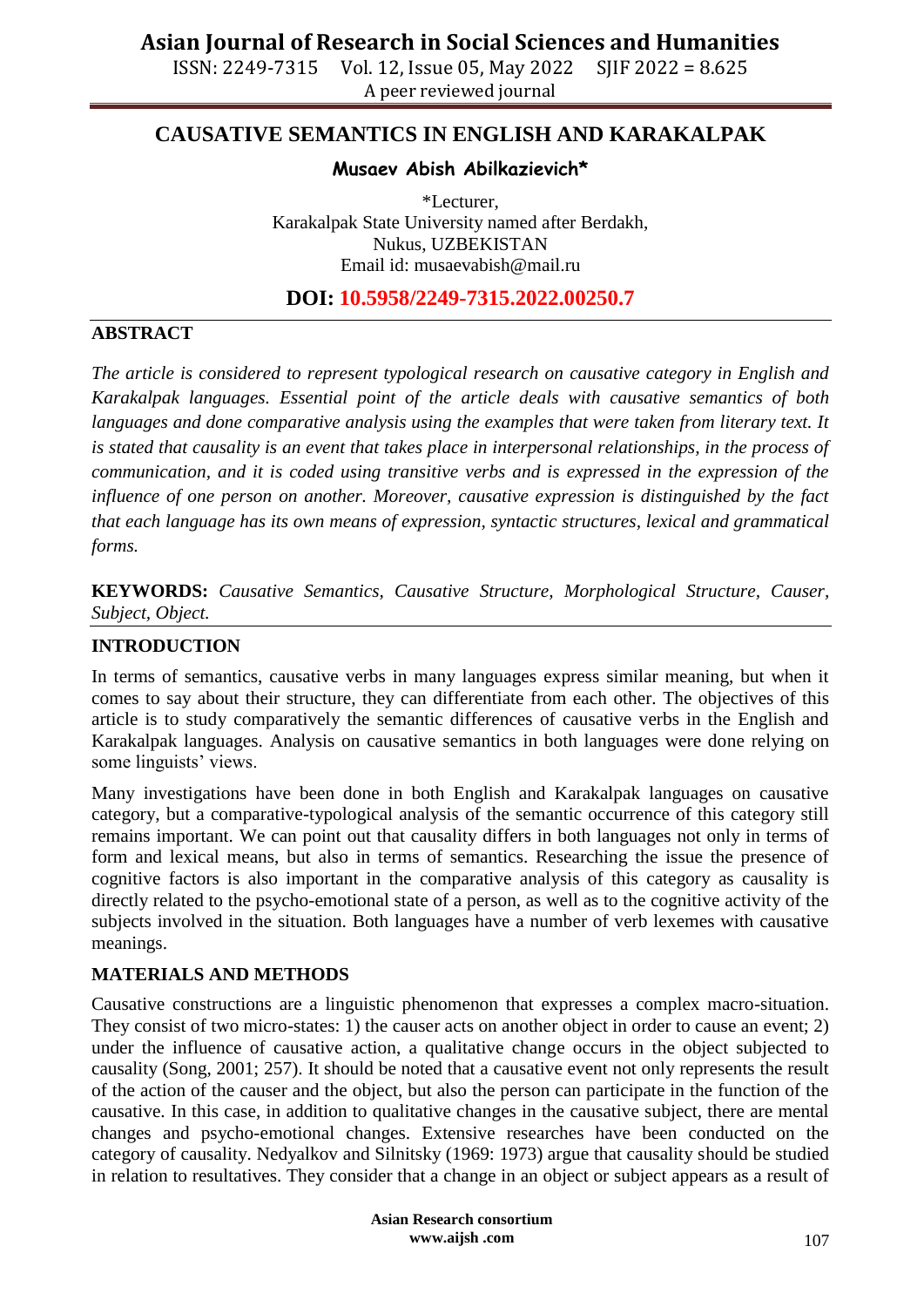ISSN: 2249-7315 Vol. 12, Issue 05, May 2022 SJIF 2022 = 8.625 A peer reviewed journal

a causative effect, and also results effect on transition from one state to another (Nedyalkov, 1971). Kulikov emphasizes that the valence property of the verb plays an important role in causative constructions (Kulikov, 2001). His opinions on the subject are in line with Dixon's considerations. According to Dixon's analysis, the amount of valence increases by adding a new argument (S) (causative) to the argument in the function A (causer) (Dixon 2000: 31). He avoids the notion that the conclusion of this analysis is applicable to all languages. The author argues that if a language has two or three causative constructions, there is always a semantic difference between them (Dixon 2000: 64). The semantic differences in causality and the classification of their types have already been made by Nedyalkov, Silnitsky (Nedyalkov, Silnitsky 1964: 28-35). The authors distinguish two main semantic types of causality. This situation is also divided into direct and indirect, causative semantic types. These semantic types are referred to by the authors in terms of contact and non-contact (Nedyalkov, Silnitsky 1969: 28-35). This causativeness is expressed by Shibata in the form of manipulative and direct observation (Shibata 1976: 31-38). It should be noted that there are also proponents of differentiating between direct and indirect causality depending on the semantic feature, controlled and uncontrolled by the subject (Kulikov, 2001). We believe that it is also important to pay attention to the degree of causality in causative semantics and differentiation. In this case, it is important to define semantic differences in a mandatory causative and permissible causative way. This is because these differences are due to the use of separate lexical tools, the formation of syntactic structures.

Causatives semantically close in many languages, but structurally different. The causative semantic differentiation in Karakalpak language depends on certain morphological forms as in other Turkic languages. The lexical meaning of the verb is also important. Including *-ip, -ıp, -dır, giz* and others. Forms the compulsory voice of the verb as a means of morphological expression. Although sufficient investigations have been done in both English and Karakalpak languages on the category of causality, a comparative-typological analysis of the semantic occurrence of this category still remains important. This is because causality differs in both languages not only in terms of form and lexical means, but also in terms of semantics. The presence of cognitive factors is also important in the comparative analysis of this category. This is because causality is directly related to the psycho-emotional state of a person, as well as to the cognitive activity of the subjects involved in the situation. Both languages have a number of verb lexemes with causative meanings. However, in English, the diachronic point of view corresponds to the verbs *"make", "let", "give"* as causative indicators (Kuchimov. 2001 895). There are also researchers who have included the verbs *"do*" and *"take*" in the group of causative verbs (Heine, Kutwa 2002: 327).

#### **DISCUSSION**

Changes in event structure in canonical causative structures are directly related to syntactic content. Therefore, in typological research there is a problem of identifying the main linguistic units that form the basis of a particular category and comparing it with this basis in another language. Typological works on the linguistic expression and semantic occurrence of the causative category (Nedyalkov 1969; Plungyan 2002: Shibatani 1976: Dixon 2000) contain comments on the linguistic units that make up this category, as well as on the basis of this category. The interdependence of two or more actions, situations, events, expressed in the framework of causative structures, makes it possible to distinguish between direct and indirect semantic types. In both cases, there is a difference as a result of the physical or other influence of the causer or the causative argument on each other. In the action of the direct type of causality, the effect on the object, takes place on the basis of the desire, purpose of the causative subject. In this case, the movement occurs within the temporal reality and space. Indirect causative semantics is not built on the will of the causative subject. For example:

(In English) *The moster made the labourer slaughter the sheep.*

**Asian Research consortium www.aijsh .com**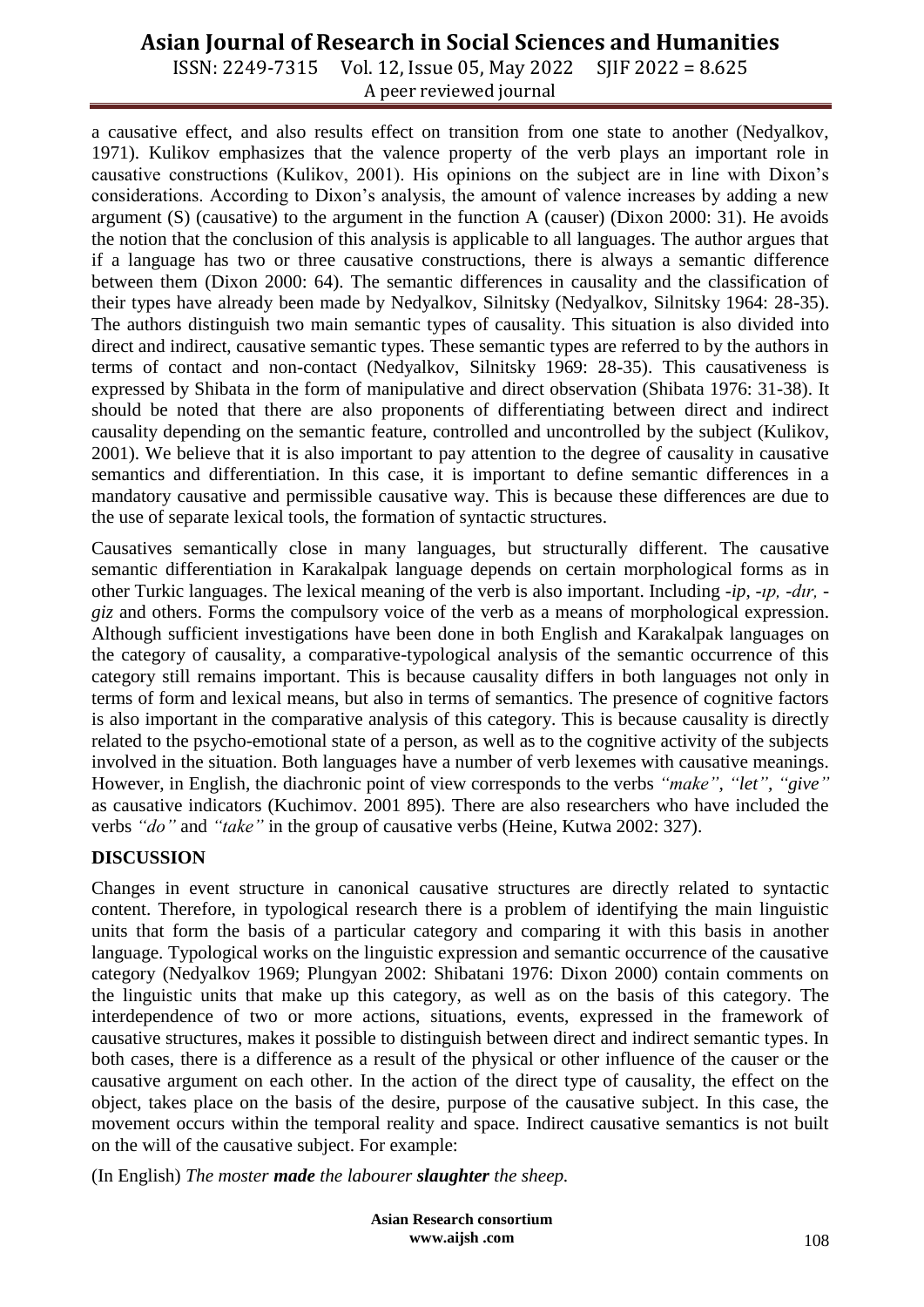ISSN: 2249-7315 Vol. 12, Issue 05, May 2022 SJIF 2022 = 8.625 A peer reviewed journal

(In Karakalpak) *Бирақ, оның менен ойнас болыўға мени сол ҳаялдың өзи мәжбүр қылды. (Бекимбетов А. Тууысқанлар 1978: 71)*

**Translation:** *But, the lady herself made me be her lover. (Bekimbetov A. Relatives 1978: 71)*

The examples given above form causative structure in both languages. Causative structure *made the labourer slaughter* consists of causative verb, causator, causatee. In Karakalpak analytic form *мени… мәжбүр қылды* compose the causative structure. The causatives differ from the structures in terms of event structure, situation structure, syntactic point of view. In the given example, it consists of a causative (coercive) event and the actions of the causative, i.e., two sub-situations are formed. In this case, exposure to causality or movement observation is considered to depend on the behavior of the affected subject. It should be noted that in causative structures, the interdependence of two events is not always the same, the occurrence of the other under the influence of one, so in causal structures it is important to take into account the pragmatic content in determining the semantic differentiation of small events and actions. Hence, the occurrence of causative content in an event is more important than the presence or absence of grammatical factors in these structures. The causative expression in a particular inner reality is associated with a meaning that represents a clear lexical unit. In particular, *make, force, get, have* in English form directly emphasized causative realities. For example:

(In English) *a) M: Clara, the coloured maid, found the door locked at ten the next day, and they forced it open (O` Henry; 20); b) Joe and what made you ever upset (O`Henry 25);*

(In Karakalpak) *c) — Жеңгеңниң көзи көрмей қалды, — деди Қаржаўбай аға мени қасына отырғызып атырып. (Муратбай Нызанов. 119); d) Алдындағы бир топар баспақтың шетке шыққанына жуўырыўы менен ети қызған мәҳәлде, тоңғанын умытып, қойнындағы нанының шетинен сындырып, аўзына салып гүйсейди (Т.Кайпбергенов 17 ).*

**Translation:** *c) - Your sister's-in-law become blind,+ - said Karjaubay brother letting me sit nearby him. (Nizanov M. 119) d) He forget being cold running after the herd of cattle in front of him which going aside and taking the bread from the pocket he broke a piece and chewed it putting into mouth. (Kaipbergenov T. 17)*

In these examples, (a) the causative meaning is the result of a causative wish, while in (b) the causative meaning is directed to the subject. The causator, on the other hand, participated as an abstract subject or reality. The causative meaning (c) is implicit, directed to a person, while in (d) causative directed to destruction.

Indirect causality can be observed in structures related to permission semantics. For example, the structures in which the English verbs *let, allow* are involved. *M: Shall I tell you why? I let lust come between me and my wits (G.Lynne, 25); b) Bella never, ever allowed herself to be with a man (G.Lynne, 38)*. In these causative structures, the semantics of causality is weakened, which is explained by the fact that the causative subject did not prevent reality or allowed this phenomenon to occur. The negative form of the stressed verbs retains information as evidence that causation is allowed in the structures (example b).

Indirect causality can be observed in the qualitative changes in the object, which are carried out under the influence of abstract natural forces in the Karakalpak language. In this case, the lexical meaning of the verb, the presence of grammatical forms plays an important role. Compare:

*a) Сөйтип оларды ийесиз қалған жекке жайларға, алыстағы үнгирлерге бөлеклеп айырып жатқарды. (Бекимбетов А., «Туўысқанлар» 1978, 117);*

*b) Қыз бир нәрселерди жаздыда, қағазды бүклеп, оның қолына тутқызды ҳәм тарс еткизип әйнекшесин жапты. (Абдирахманов О., Бир мухаббат тарийхы, 1974, 34).*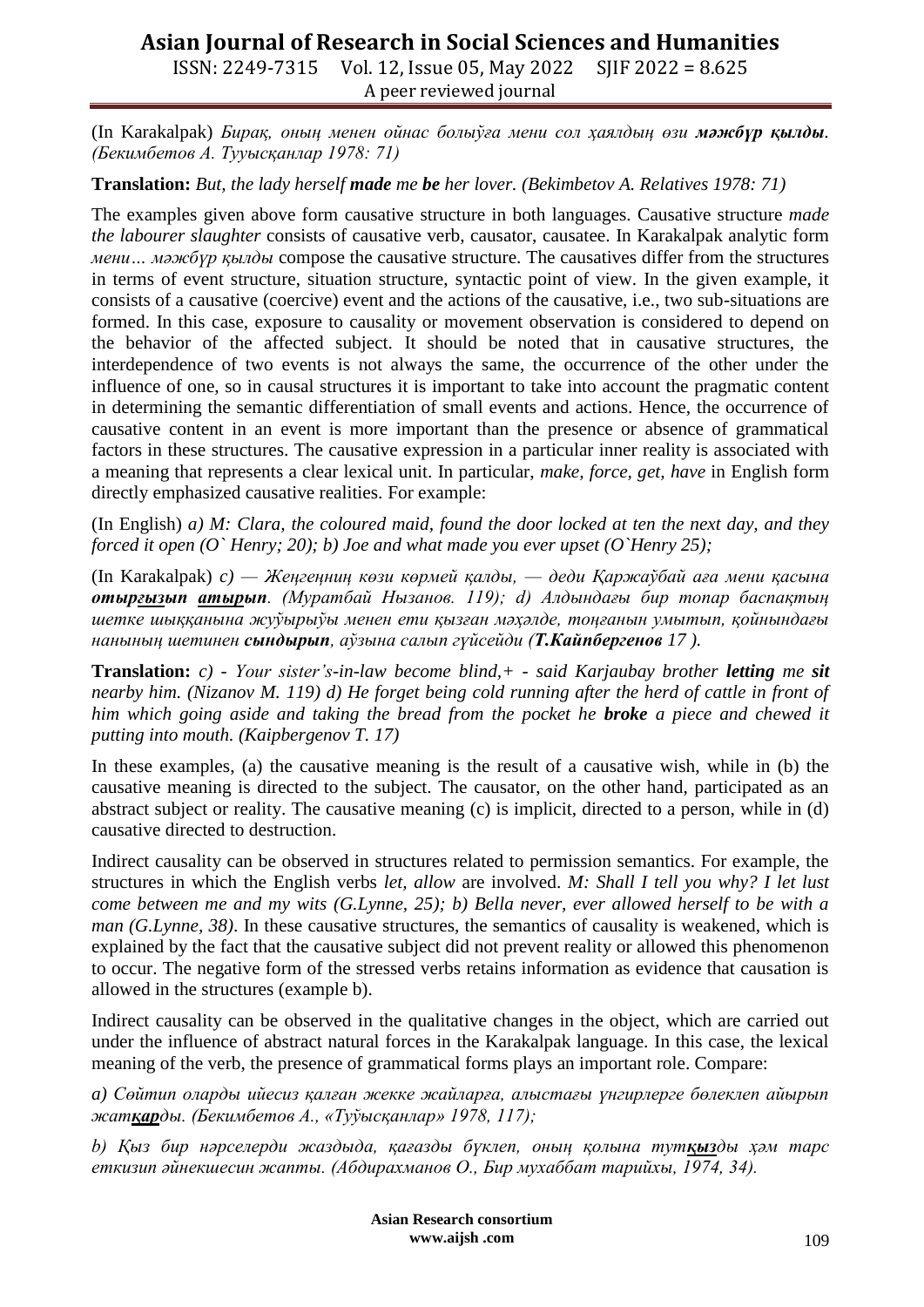ISSN: 2249-7315 Vol. 12, Issue 05, May 2022 SJIF 2022 = 8.625 A peer reviewed journal

**Translation:** *a) Then he made them lie down in the houses that were without host and in the caves. b) A girl wrote something, and folding the paper made him hold it, and closed the window bumping it.*

In the given examples (a) the transitive use of the verb "жатқарды" formed a weak, indirect observation semantics, while in the example (b) the accusative relative form of this verb gave a direct observational meaning. Apparently, the semantics of causality can also be changed using grammatical pointers in a verb example. In English, this is the relationship between subject and object, as well as in individual structures of individual verb lexemes, while in Karakalpak it is much more difficult to define. This is because the Karakalpak language has separate morphological suffixes that form a causative meaning. These morphological suffixes are known by the name of the compulsory voice of the verb. However, not all compulsory voice category also have the ability to express causative meaning.

Comparing only certain structures in the formation of causative meaning does not give the desired result. This is because causative structures in different languages differ not only syntactically but also morphologically or lexically. Taking into account these differences, the expression hierarchy of causative semantics is formed:

#### *lexical causatives → morphological causatives → periphrastic causative structures*

The first of these hierarchies is considered to be more directly related to causality than the latter. This is because lexical causatives are a phenomenon common to almost all languages (Comrie 1981: De Lancy 1984). Morphological and periphrastic causative structures in this hierarchy are not common to all languages. However, the morphological and periphrastic structures of the Karakalpak language are characteristic of this hierarchy. Thus, causality in Karakalpak language is characterized by having a morphological form in relation to lexical expression. For example, in English the verbs to kill and to break have a lexical causative meaning, while in Karakalpak the causative semantics of the verbs *сындырыў* and *қылдырыў* are formed by the addition of the suffix -dır.

Expression of causality in Karakalpak language can be formed as follows:

#### *morphological → analytical → lexical*

Apparently, the Karakalpak language does not have causative verb structures such as *make smb do, have smth / smb do* like in English, but analytic compound structures are more developed. Compare:

(In English) *a) The last drop makes the cup run over (J.Darling (J.Spech, 148):* 

(In Karakalpak) *Қазыўшылардың биреўи отырса төбесине, турса тирсегине қамшы урып, тыным тапқызбайды екен. (Т. Кайпбергенов «Қарақалпақ қызы» 1980, 325).*

**Translation:** *Whipping on the head of the diggers when they sat, or on the body when they stand did not let them have a rest.*

Causative verbs in the Karakalpak language not only have this kind of special meaning, but also causative causality. In this case, the leading verb, which has a causative meaning, creates a specific additional meaning through the combination of the auxiliary verb. Syntactically it is governed by a leading verb. The direct or indirect expression of a causative meaning is imposed on the lexical meaning of the verb. Both causatively occur in the process of interpersonal verbal communication. Hence, these structures show that they can be realized within any verb using a special causative morphological form. This allows the means of expressing causality in the Karakalpak language to be interpreted as an infinitely productive category. This is because, although the possibility of adding causative semantic morphological suffixes to certain verbs is

> **Asian Research consortium www.aijsh .com**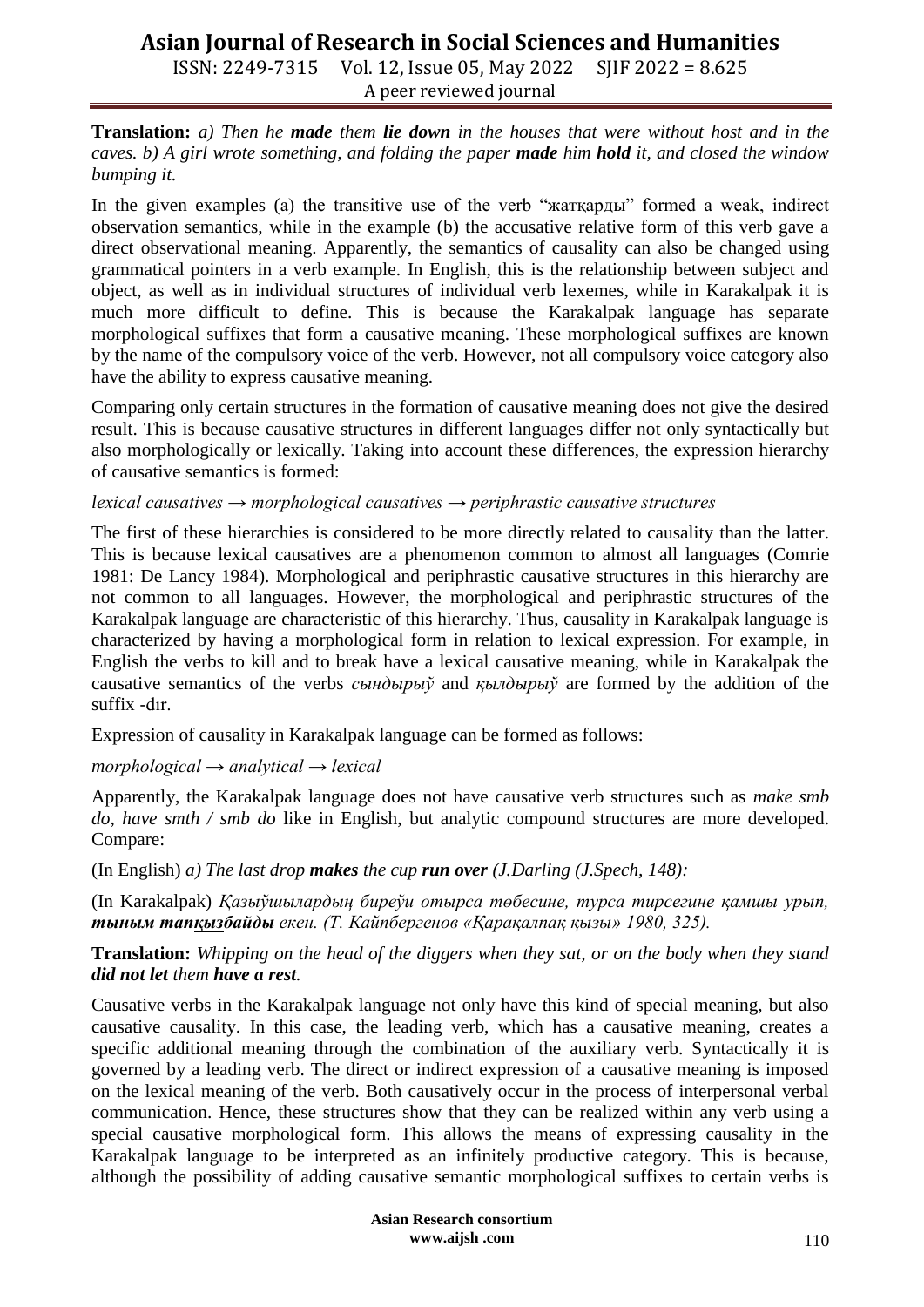ISSN: 2249-7315 Vol. 12, Issue 05, May 2022 SJIF 2022 = 8.625 A peer reviewed journal

limited, the analytical connections made with them can indirectly produce causative meanings. For example: *Жумагүлдиң үмити үзилди. Иши жылағандай бир жуўап ала алмаған соң бөпесин жерге жатқызып қундақлай берди. (Т. Кайпбергенов, «Қарақалпақ қызы» романы, 1980, 161).* 

**Translation:** *Jumagul lost hope. As she did not get answer she seemed like crying and lied her baby down.*

The "*жатқызып*" structures in these example indirectly created causative semantics formed by infix "*қыз*".

Although special forms of causative structures in English are limited, this meaning is present in the lexical meaning and semantics of some verbs. This is why causality in English occurs as a result of separate syntactic adaptations. Syntactic adaptation depends on the transitive nature of the verb and the fact that the argument in the complementary function comes in the animate (person), inanimate (subject) function. In determining the syntactic structure of units denoting causality in the Karakalpak language, adjectives attached to the verb (compulsory voice), analytical devices are taken into account. This is because the syntactic placement of some non-causative verbs corresponds to the syntactic placement of verbs with causative meaning.

In distinguishing this, the morphological sign is used as a means of distinguishing the permeability of a non-causative verb. In general, in determining causality, a common typological pattern is important to separate them from intransitive verbs and link them to the intransitive filler. Compare: *a) But his repeated commiseration over her widowhood made her wary, and when he decried the difficulty of doing parish work without a wife, she decided that he had an ulterior motive for seeking her out. (L.Allison, 25); b) She pushed the memory aside, wishing her own feelings had remained aloof. Grief still cast a pall over most of her days. (L.Allison, 49); c) Қыз шақалақлап күлди Әширбай да қосылды. Қыз бир нәрселерди жаздыда, қағазды үклеп, оның қолына тутқызды ҳәм тарс еткизип әйнекшесин жапты. (Абдирахманов О., Бир мухаббат тарийхы, 1974, 34); g) «Бурынғыны айтпайман, тек еки бузаўлы сыйыр, бес кийим тап та ала ғой» – дейди. Оны табыў қайда. Ол түўе көйлекке, елдиң қәде-қәўметине түгимиз жоқ. Болмаса қыздын ана сүтиниң ҳақысы да бар. Оны айтқызбай-ақ бергизер едим. (Т. Кайпбергенов «Қарақалпақ қызы» романы, 1980, 363).*

While the meaning in Example (a) is expressed using a purely causative structure, in Example (b) causative semantics is the result of the use of the verb push in the pushed the memory aside structure in a figurative sense.

Examples of the Karakalpak language involved both lexical and syntactic causative structures. Although causative semantics in these examples is a verb-specific feature, it is considered to belong to the whole context from the point of view of analysis. In this case, the complements are arguments directly related to causality. The linguistic units in the given function served to illuminate the space, time, and passage in which causality occurred.

#### **CONCLUSION**

It should be noted that causative structures do not have syntactic content or word order in Karakalpak. However, in this language, all lexical-semantic features of the verb, morphological (compulsory voice) form, auxiliary verbs, which directly determine the scope of action on the object or person in the complementary function of the causator, play an important role. For example: when he asked for a trip to the song; ordering a book reader. In these structures it is possible to observe the presence of a causator, a causative object and a person subject to causation. When there is an indirect participant in the causative context, the causative person is also understood by the content. Only the causative object appears to be clearly involved in the saparyn